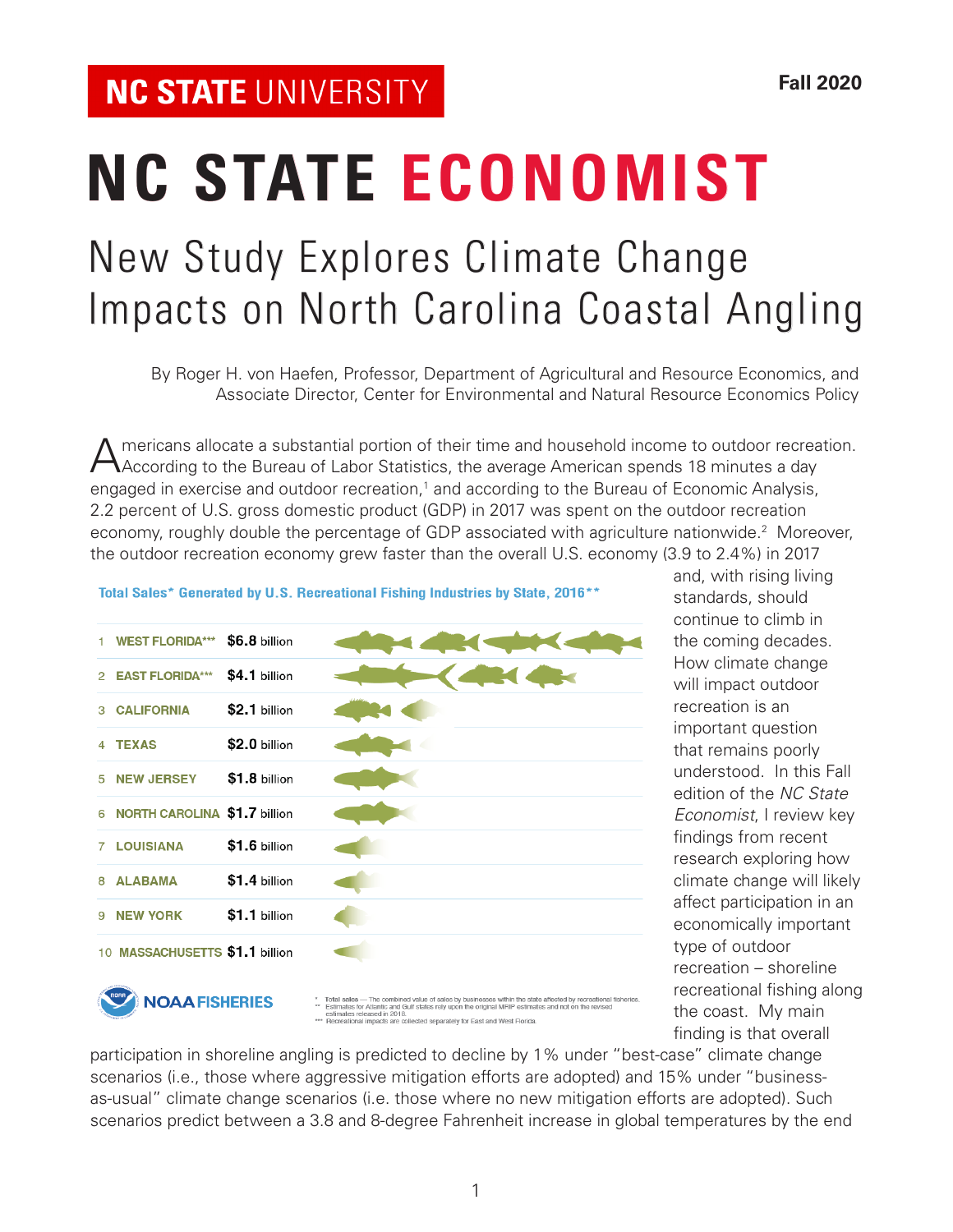of the century. Also, anglers are likely to adapt by shifting the timing of their recreation from summer months to the shoulder and winter seasons and from day to night to avoid extreme temperatures.

### **Forecasting Economic Impact**

Similar to the rest of the country, North Carolina's outdoor recreation economy accounts for about 2.2 percent, or \$12 billion, of our state's economy (2017 estimate). From the mountains to the sea, the Old North State offers a wide variety of nature-based experiences that attract recreators from around the world. Whether one prefers hiking a mountain trail, kayaking a scenic river, or surfing along the coast, North Carolina provides exceptional outdoor recreational opportunities. To be sure, the state's mild climate plays an important role in these experiences. Climate change, however, represents a serious threat

to the enjoyment we derive from outdoor recreation and, in turn, the viability of local businesses and communities.

Forecasting the likely impacts of climate change on outdoor recreation is difficult. Setting aside the challenges of forecasting how a complex and dynamic system like the global climate will respond to rising levels of greenhouse gases, a key question in predicting economic impact is how recreators will respond to higher temperatures. Former NC State University graduate student and current Oregon State University faculty member Steven Dundas<sup>3</sup> and I

|                | <b>WEST FLORIDA**</b>     | 60,000 jobs        | 11111                                                                                                                                                                                                               |
|----------------|---------------------------|--------------------|---------------------------------------------------------------------------------------------------------------------------------------------------------------------------------------------------------------------|
| $\mathfrak{p}$ | <b>EAST FLORIDA**</b>     | 36,000 jobs        |                                                                                                                                                                                                                     |
| 3              | <b>CALIFORNIA</b>         | 17,000 jobs        |                                                                                                                                                                                                                     |
| 4              | <b>NORTH CAROLINA</b>     | <b>17,000 jobs</b> |                                                                                                                                                                                                                     |
| 5              | <b>ALABAMA</b>            | 16,000 jobs        |                                                                                                                                                                                                                     |
| в              | <b>TEXAS</b>              | 16,000 jobs        |                                                                                                                                                                                                                     |
| 7              | <b>NEW JERSEY</b>         | 15,000 jobs        |                                                                                                                                                                                                                     |
| 8              | <b>LOUISIANA</b>          | 14,000 jobs        |                                                                                                                                                                                                                     |
| 9              | <b>NEW YORK</b>           | 10,000 jobs        |                                                                                                                                                                                                                     |
| 10             | MASSACHUSETTS 10,000 jobs |                    |                                                                                                                                                                                                                     |
|                | <b>JOAA FISHERIES</b>     |                    | * Estimates for Atlantic and Gulf states rely upon the original MRIP estimates<br>and not on the revised estimates released in 2018.<br>** Recreational impacts are collected separately for East and West Florida. |

Total Jobs Supported by U.S. Recreational Fishing Industries by State, 2016\*

tackle this question in a recent publication in the *Journal of the Association of Environmental and*  Resource Economists.<sup>4</sup> Our analysis focuses on a particular type of outdoor recreation – shoreline recreational fishing – that is popular in our state. According to government statistics, North Carolina's coast attracts 1.8 million fishermen annually, second only to Florida in terms of total angler participation. About half of these anglers reside outside North Carolina's coastal counties, and thus are supporting local businesses – including hotels and restaurants – when they fish. The National Oceanic and Atmospheric Administration (NOAA) estimates that recreational fishing adds about \$1.7 billion in sales to local businesses and adds about \$1 billion to the state economy. This translates into 16,800 jobs in North Carolina.

For our study, Steve and I created one of the largest recreational fishing data sets ever assembled by combining administrative data from the NOAA's Marine Recreational Information Program<sup>5</sup> with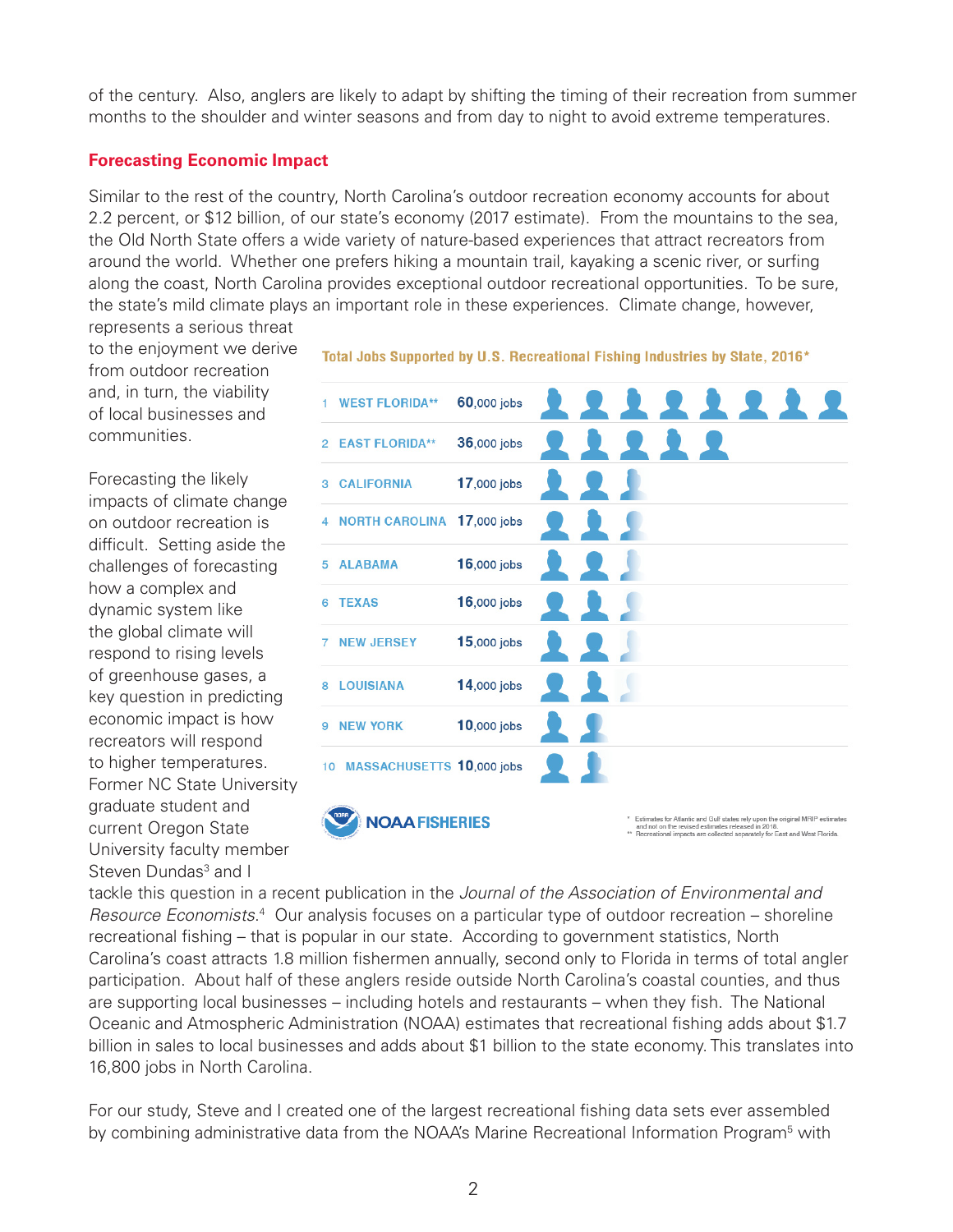historical weather data from Oregon State's PRISM Climate Group. The data is rich in its temporal (2004 to 2009), seasonal (January to December) and spatial (Maine to Louisiana) coverage, and allows us to identify how fluctuations in weather influence shoreline angling participation. To isolate this relationship, we control for factors that also influence participation like the state of the economy and popular fish runs. Based on our empirical estimates, we then forecast how climate change will likely impact shoreline recreation participation for 132 different climate change forecasts generated by climate scientists from around the world.

## **Hotter Days and Angler Decisions**

Interestingly, we find that extreme cold (i.e., maximum daily temperatures below 50 degrees Fahrenheit) and extreme heat (i.e., maximum daily temperatures above 95 degrees Fahrenheit) have significant negative impacts on recreational trips. This inverted-U shape relationship implies that another day with extreme heat will reduce the probability an angler takes a fishing trip by about 2%.

However, since climate change is likely to reduce the number of cold days and increase the number of hot days, the overall impact of climate change is ambiguous. In northern regions like New England, we predict that the net impact of climate change on recreation participation will be modestly positive as the number of cold days declines moreso than the number of hot days increases. But in more southern climates like North Carolina, however, we predict the opposite – the net impact



of climate change on recreational angling is likely to be negative because the number of hot days will increase moreso than the number of cold days will decrease. Overall, our results suggest that shoreline recreational fishing In North Carolina will decline by 1% under "best-case" and 15% under "business-as-usual" climate change scenarios. Hotter states like Florida and Louisiana are predicted to experience larger declines.

We also investigate how anglers might adapt to climate change in two key dimensions. First, we find evidence that more recreational fishing will occur during spring, fall and winter seasons relative to the summer months when temperatures will be at their hottest. For example, we predict a 47% decline in participation in July and August but a 25% increase in participation from November through April. Second, we find that anglers will likely shift the timing of their trips to early morning and night to avoid extreme afternoon heat. This suggests that, in the future, more shoreline recreation will occur on piers and in marinas where artificial lighting is present.